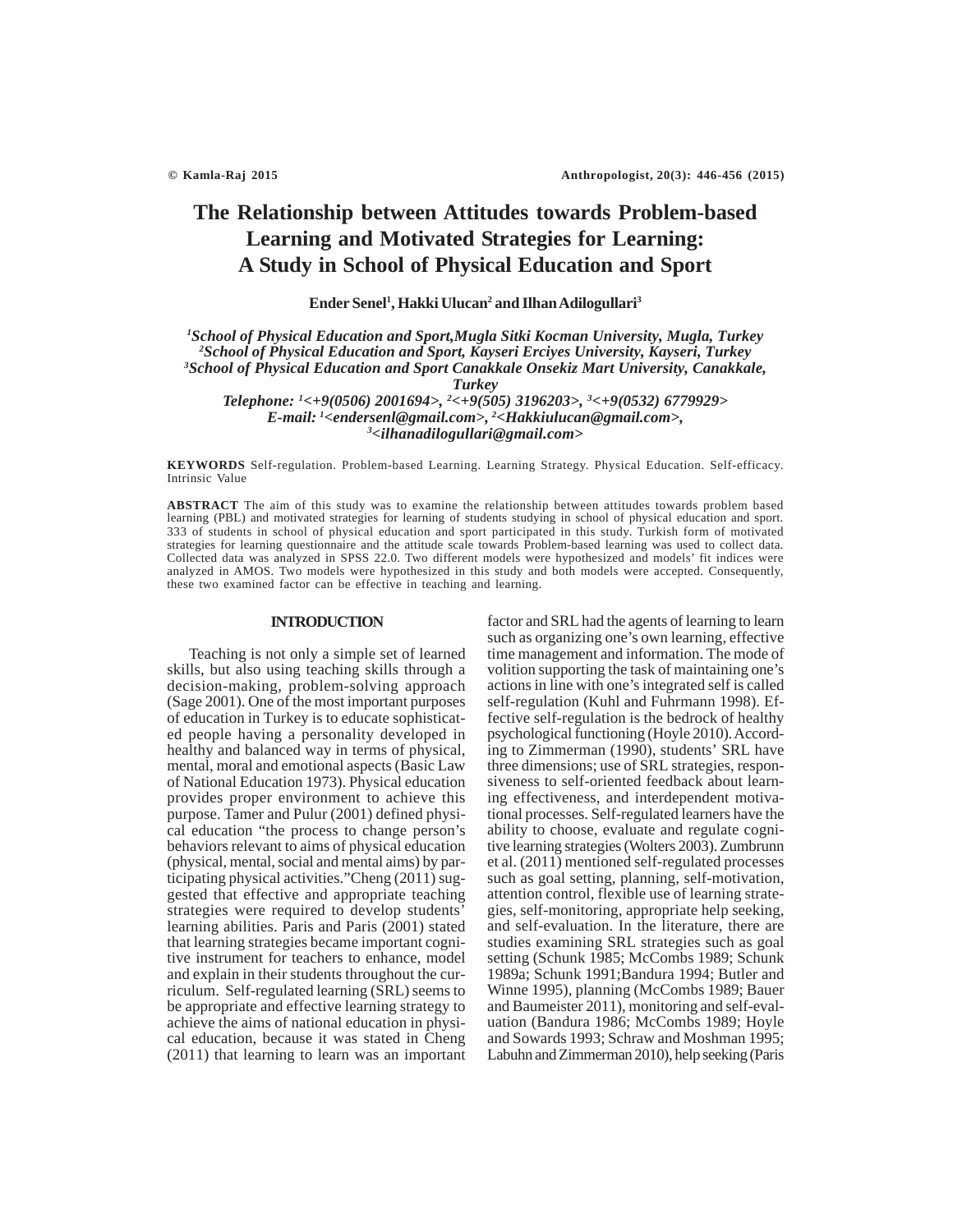and Byrnes 1989; Ryan et al. 2001), attention control (covert self-control) (Pressley et al. 1983; Corno 1989; Kuhl and Fuhrmann 1998; Fujita et al. 2006).

In addition to SRL strategies, physical education and sport teachers have different styles that can be used in teaching activities. Mosston and Ashworth (2008) suggested the styles of command, practice, reciprocal, self-check, inclusion, guided discovery, convergent discovery, divergent discovery, learner-designed individual program, learner-initiated, self-teaching styles. Convergent discovery style is more about problem solving in teaching physical education, because it was stated in Mosston and Ashworth (2008: 237) that one of the subject matter objectives is "to discover a single correct answer to a question or the single correct solution to a problem."

Tosun and Senocak (2013) suggested that students' attitudes were related to motivation and success. With this information, the importance of PBL becomes prominent. Fogarty (1997) defined PBL as a curriculum model designed around ill-structured, open-ended, or ambiguous real life problems. In another definition, Boud and Feletti (1997) suggested *"PBL is an approach to structuring the curriculum which involves confronting students with problems from practice which provide a stimulus for learning"* (p.15). Savery (2006) defined PBL *"as an instructional (and curricular) learner-centered approach that empowers learners to conduct research, integrate theory and practice, and apply knowledge and skills to develop a viable solution to a defined problem."*

In their study in which students were asked to respond four questions about PBL, Morales-Mann and Kaitell (2001) found that clear benefits for the students from the use of the PBL format included increased autonomous learning, critical thinking, problem solving, and communication skills. Norman and Schmidt (1992) characterized the PBL by presenting a collection of carefully constructed problems to a small student group. The presented problems included observable events or phenomena that needed explanations. Colliver (2000) has stated that PBL was based on active learning, incorporates basic educational principles and involve theoretical learning mechanism. According to Barrett (2010), *"the PBL process includes being presented with a problem, PBL tutorials, independent study to*

*work on learning issues, sharing and discussing what had been learned from independent study in tutorials together with preparing and giving presentations of their work on the problem*.*"*Akinoglu and Ozkardes (2007) have said that in the classroom where problem-based learning is used, learners take much more responsibility for learning. Wood (2003) stated that students use triggers from problem case to define their own learning and they do independent, selfdirected study before discussing what they learn. According to Utecht (2003), PBL helps students to apply the knowledge they have in a meaningful way to solve problems that can occur in reallife situations. Hmelo-Silver (2004) suggested that, in PBL, students worked collaboratively in a small group and learnt what they needed to know to solve the problem. PBL focuses on the whole problem (Fong et al. 2007), it is more than a simple teaching method (Vernon and Blake 1993), so it can be a narrow thinking if one says PBL is based on solving a problem that occur in any situation. Duch et al. (2001) suggested, "*In the problem-based approach, complex, realworld problems are used to motivate students to identify and research the concepts and principles they need to know to work through those problems."* Barret (2005) have suggested PBL is not only a teaching and learning technique, but also a total approach to education.

Teachers have important roles in the process of PBL as well as students. While students meet an ill-structured problem, teachers act as models and guide their students (Stepien and Gallagher 1993). The role of teacher in PBL is to facilitate the learning process such as internal communication and group work (Graaf and Kolmos 2003).

Because students are important elements of education, their attitudes towards the strategies which teacher choose for teaching can play a critical role in effective teaching and learning. In the light of this information, the importance of examining the relationship between attitudes towards PBL and learning strategies of students in physical education and sport department became prominent. It also seemed to be important to examine predictive strength of learning strategies and attitudes towards PBL on each other. The aim of this study was to examine the relationship between attitudes towards PBL and motivated strategies of students studying in school of physical education and sport for learning.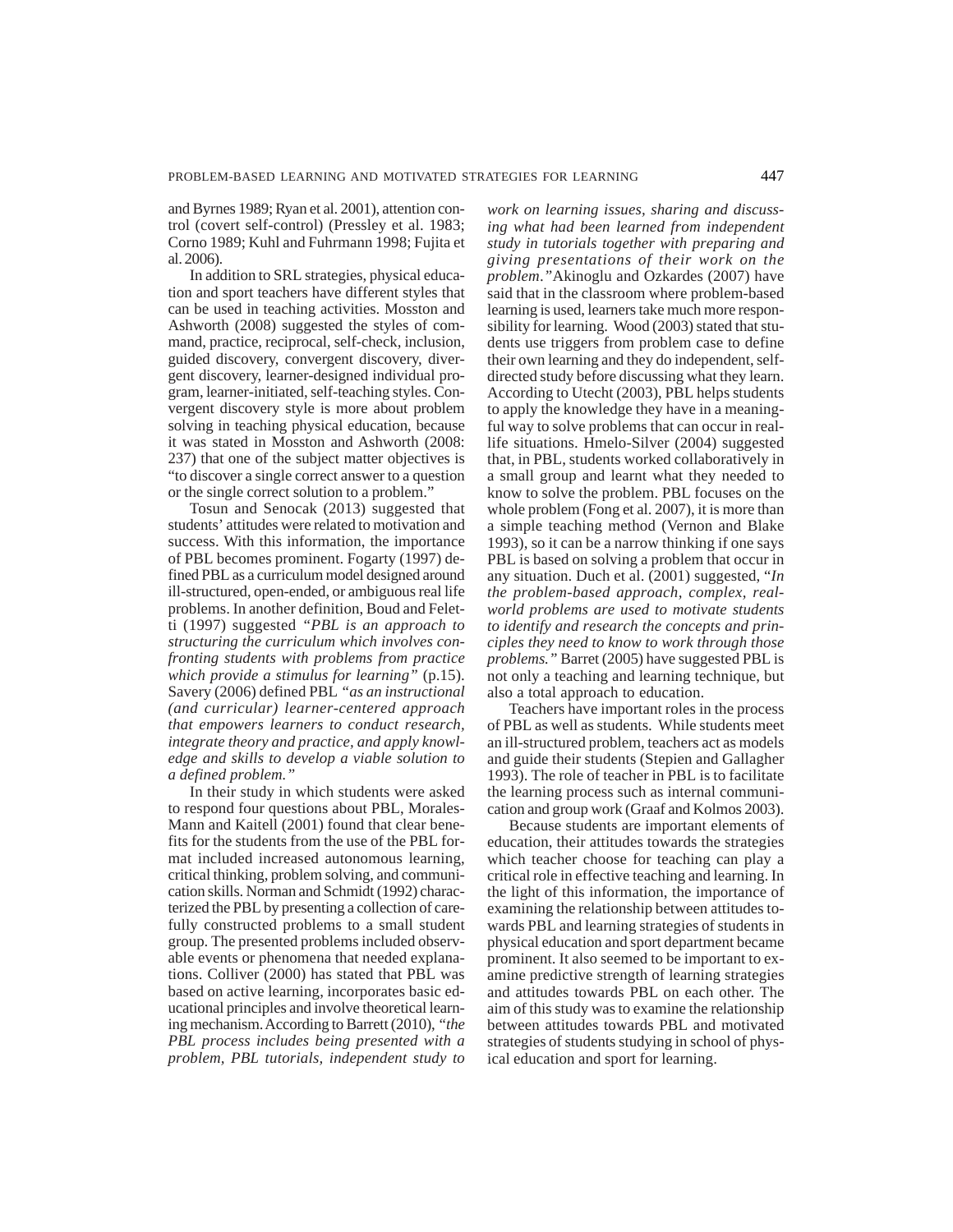#### **MATERIAL AND METHODS**

# **Participants**

333 of students in school of physical education and sport at Kayseri Erciyes University participated in this study. 42.9 percent of participants were female (n=143), 57.1 percent of them were male (n=190). The age mean of participants was found to be  $21.68 \pm 1.75$ . Students were selected in departments of physical education and sport teacher (n=109), coaching education (n=112), sport management (n=83) and recreation  $(n=29)$ .

## **Instruments**

# *Motivated Strategies for Learning Questionnaire (MSLQ)*

Turkish form of motivated strategies for learning scale (MSLQ) was used to determine the motivational learning strategies. Pintrinch and De Groot (1990) developed the scale and Üredi (2005) adapted to Turkish language. MSLQ has 44 items and participants were asked to respond to the item on 7-point Likert scale (1= *not at all true of me* to 7=*very true of me*). The instrument has two dimension including motivational beliefs and SRL strategies. Motivational beliefs has three sub-scales including self-efficacy (9 items), intrinsic value (9 items), and test anxiety (4 items). The dimension of SRL strategies has two subscales including cognitive strategy use (13 items) and self-regulation (9 items). Üredi and Erden (2009) used the same questionnaire to find out students' self-regulated learning strategies. In his own words, Pintrich (2004) suggested, "*The MSLQ has scales that reflect how students try* *to regulate their effort in the face of difficult, boring, or uninteresting tasks.*"

## **The Attitude Scale Towards Problem-based Learning**

The attitude scale towards PBL, developed by Turan and Demirel (2009), was used to determine students' attitudes towards problem-based learning. The scale has 20 items including positive (10 items) and negative (10 items) attitude statements.

### **Statistical Analysis**

Collected data was analyzed in SPSS 22.0. Two different models were hypothesized and the fit indices of both models were analyzed in AMOS. Independent t-test was used to determine differences between female and male students. One-way ANOVA test and Tukey test was used to determine differences between departments. Pearson Product Correlation was used to examine relationship between attitudes towards PBL and motivated strategies for learning.

## **RESULTS**

The differences between genders in terms of positive and negative attitudes towards problem based learning, intrinsic value, test anxiety, self-efficacy, cognitive strategy use and self-regulation are displayed in Table 1. According to the analysis in the Table 1, statistically significant differences were found between female and male students in terms of test anxiety, cognitive strategy use and self-regulation  $(p<0.05)$ . Female students showed higher scores than males in terms of these variables. Even if female students

**Table 1: Differences between genders in terms of positive and negative attitudes towards problem based learning, intrinsic value, test anxiety, self-efficacy, cognitive strategy use and self-regulation**

| Variables              | Female           |      |      |                  |      | Male |          |             |
|------------------------|------------------|------|------|------------------|------|------|----------|-------------|
|                        | $\boldsymbol{n}$ | X    | S.S. | $\boldsymbol{n}$ | X    | S.S. |          |             |
| Positive attitude      | 143              | 3.77 | 0.73 | 190              | 3.74 | 0.63 | .492     | 0.05<br>p   |
| Negative attitude      | 143              | 2.43 | 1.01 | 190              | 2.63 | 0.90 | $-1.876$ | 0.05<br>p   |
| Intrinsic value        | 143              | 4.76 | 0.90 | 190              | 4.60 | 0.90 | 1.590    | 0.05<br>D   |
| Test anxiety           | 143              | 4.02 | 1.16 | 190              | 3.62 | 1.19 | 3.054    | $p<0.01**$  |
| Self-efficacy          | 143              | 4.80 | 0.96 | 190              | 4.60 | 0.98 | 1.859    | 0.05<br>D   |
| Cognitive strategy use | 143              | 4.95 | 0.91 | 190              | 4.70 | 0.86 | 2.628    | $p<0.01**$  |
| Self-regulation        | 143              | 4.64 | 0.70 | 190              | 4.46 | 0.69 | 2.327    | $p< 0.05^*$ |

\*\*Significance level is p<0.0, \* Significance level is p<0.05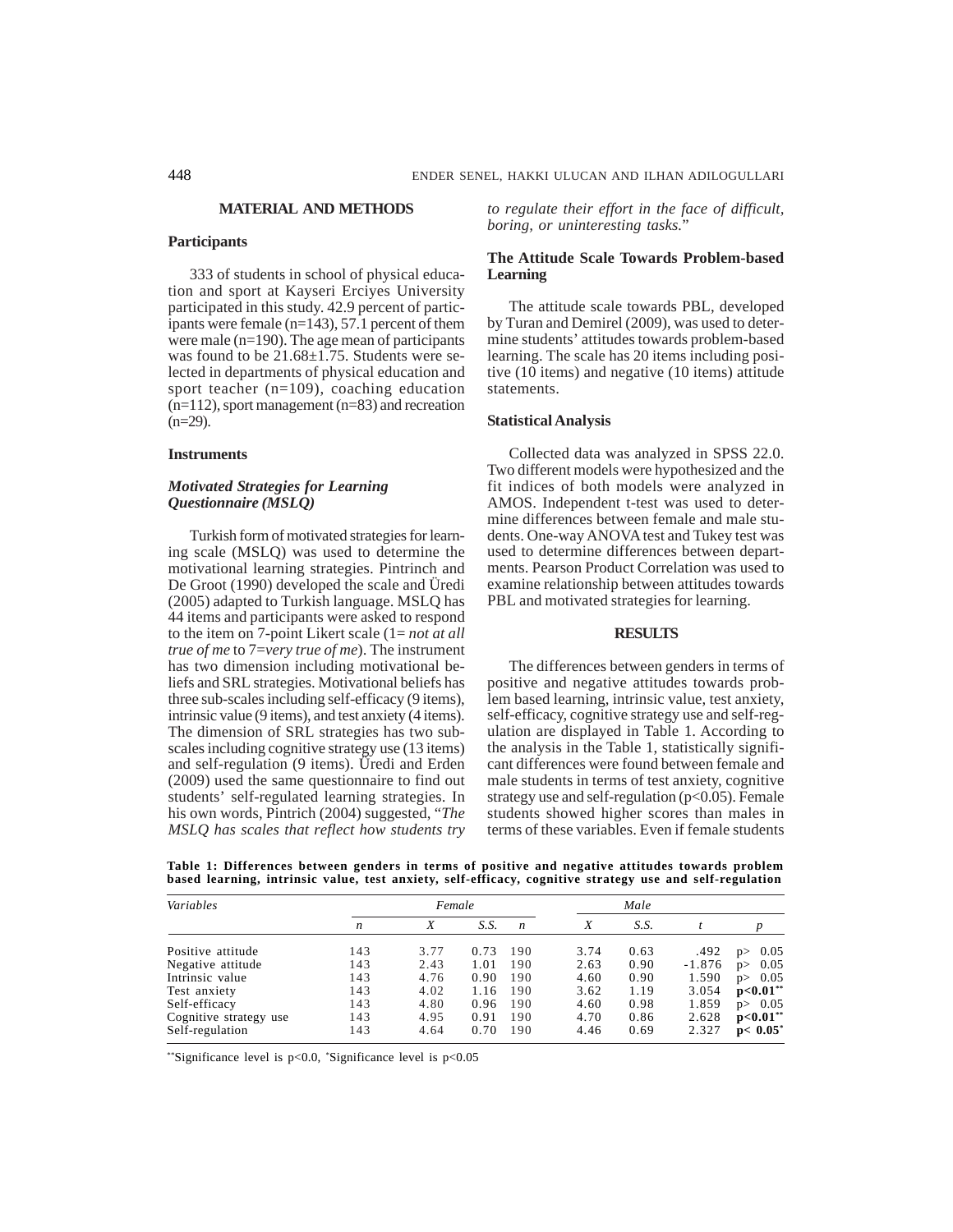had higher scores in terms of positive attitude, intrinsic value and self-efficacy than males, except for negative attitudes, these results were not statistically significant (p>0.05).

Significant differences were found between departments in terms of positive and negative attitudes towards problem based learning, intrinsic value, test anxiety, self-efficacy, cognitive strategy use and self-regulation. Post Hoc analysis (Tukey test) was applied to determine which group engendered the differences.

The group means (SD) and post hoc comparison of departments in terms of variables are displayed in Table 2. In terms of positive attitude towards problem-based learning, significant difference was found between departments of PEST and CE. Students in PEST reported higher scores than those in  $CE$  ( $p<0.05$ ). Significant difference was also found between departments of CE and SM. Students in SM department reported higher scores than those in CE ( $p<0.01$ ).

In terms of negative attitude towards problem-based learning, significant difference was found between departments of PEST and CE. According to this analysis, students in CE reported higher scores than those in PEST  $(p<0.01)$ . There was also significant difference found between departments of PEST and R. Students in R department reported higher scores than those in  $PEST (p<0.01)$ .

Significant difference was found between departments of CE and SM in terms of intrinsic value. Students in CE department reported higher scores than those in SM (p<0.01). Significant differences were found between departments of PEST and CE, SM, R in terms of test anxiety. Students in PEST had lower scores than those in CE, SM, and R in terms of test anxiety  $(p<0.05)$ . In self-efficacy sub-dimension, significant difference was found between departments of CE and SM. Students in SM had higher scores than those in  $CE$  ( $p<0.01$ ). Significant difference was

**Table 2: Group means (SD) and post hoc comparison of departments in terms of positive and negative attitudes towards problem based learning, intrinsic value, test anxiety, self-efficacy, cognitive strategy use and self-regulation**

| Variables<br>Group       |              | Mean $(SD)$ | $a_p < 0.05$ | <sup>b</sup> Post hoc comparison | $\overline{F}$ |
|--------------------------|--------------|-------------|--------------|----------------------------------|----------------|
| Positive Attitude        | <b>PEST</b>  | 3.85(.62)   | $.003**$     | PEST>CE                          | $.011*$        |
|                          | <b>CE</b>    | 3.57(.58)   |              | SM > CE                          | $.006**$       |
|                          | <b>SM</b>    | 3.89(0.76)  |              |                                  |                |
|                          | R            | 3.72(.85)   |              |                                  |                |
| Negative Attitude        | <b>PEST</b>  | 2.15(.78)   | $.000**$     | CE>PEST                          | $.000**$       |
|                          | CE           | 2.96(.82)   |              | R > PEST                         | $.002**$       |
|                          | <b>SM</b>    | 2.40(1.03)  |              |                                  |                |
| Intrinsic Value          | R            | 2.82(1.08)  |              |                                  |                |
|                          | <b>PEST</b>  | 4.65(.84)   | $.018*$      | SM > CE                          | $.009**$       |
|                          | <b>CE</b>    | 4.49 (.93)  |              |                                  |                |
|                          | <b>SM</b>    | 4.91 (.88)  |              |                                  |                |
| Test Anxiety             | R            | 4.69(.97)   |              |                                  |                |
|                          | <b>PEST</b>  | 3.38 (1.19) | $.000**$     | CE>PEST                          | $.011*$        |
|                          | <b>CE</b>    | 3.87(1.11)  |              | SM>PEST                          | $.000**$       |
|                          | <b>SM</b>    | 4.10 (1.24) |              | R > PEST                         | $.015*$        |
| Self-efficacy            | R            | 4.12 (.99)  |              |                                  |                |
|                          | <b>PEST</b>  | 4.70 (.92)  | $.006***$    | SM > CE                          | $.003**$       |
|                          | CE           | 4.46(1.01)  |              |                                  |                |
|                          | <b>SM</b>    | 4.95 (.92)  |              |                                  |                |
| Cognitive Strategy Use R |              | 4.73(1.01)  |              |                                  |                |
|                          | <b>PEST</b>  | 4.84(.81)   | $.003***$    | $SM$ >CE                         | $.001**$       |
|                          | CE           | 4.58 (.95)  |              |                                  |                |
|                          | <b>SM</b>    | 5.06(.86)   |              |                                  |                |
| Self-regulation          | R            | 4.83 (.88)  |              |                                  |                |
|                          | <b>PEST</b>  | 4.50(0.71)  | $.001**$     | SM > CE                          | $.000**$       |
|                          | <b>CE</b>    | 4.38(.67)   |              | SM>PEST                          | $.017*$        |
|                          | <b>SM</b>    | 4.80(.71)   |              |                                  |                |
|                          | $\mathbb{R}$ | 4.53(.54)   |              |                                  |                |

\*\*Significance level is  $p<0.0$ , \*Significance level is  $p<0.05$ , a=ANOVA analysis, b=post hoc analysis

PEST= Physical Education and Sport Teacher, CE= Coaching Education, SM= Sport Management, R= Recreation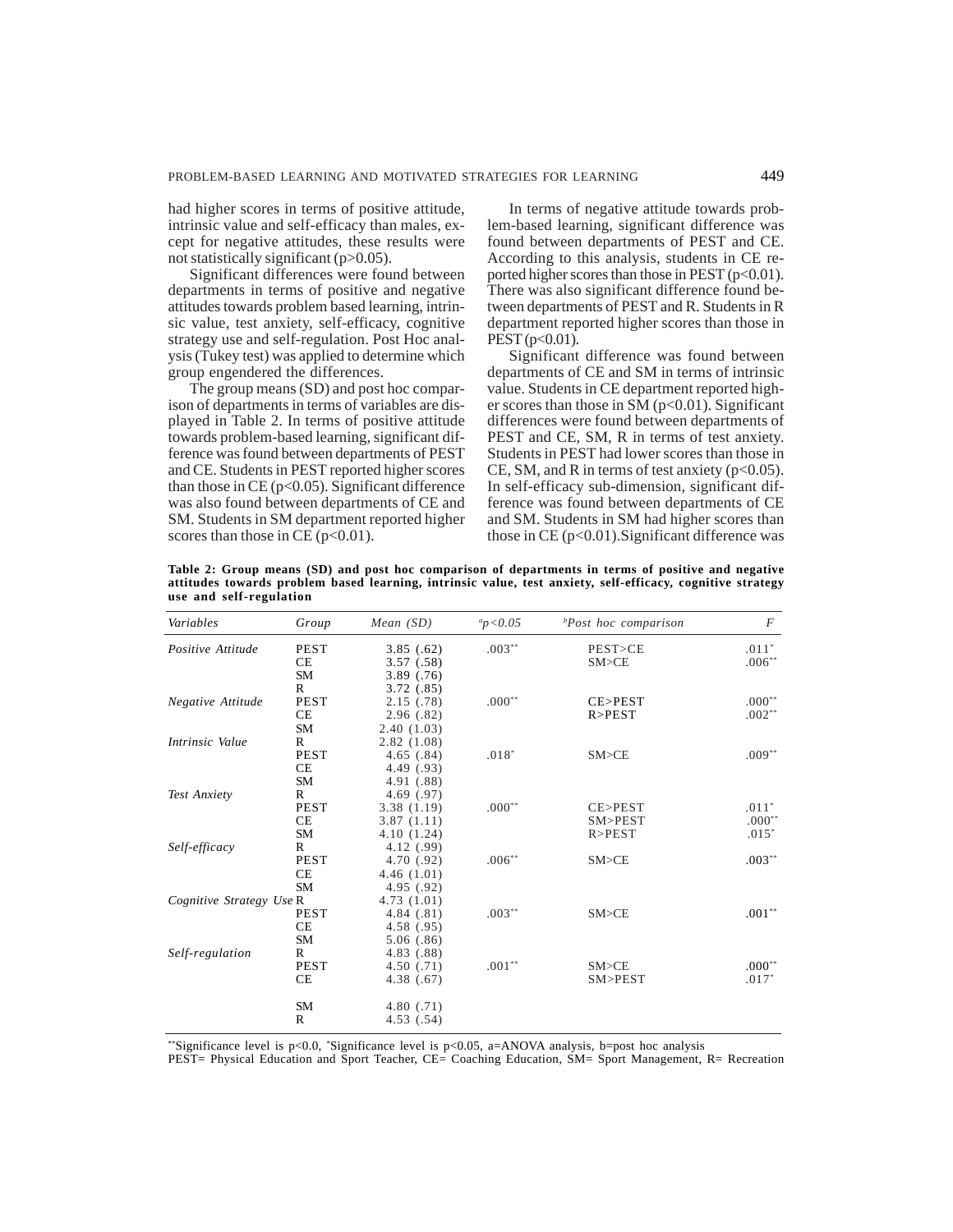found between departments of CE and SM in terms of cognitive strategy use. Students in SM showed higher scores than those in CE ( $p<0.01$ ). In terms of self-regulation, there was significant difference found between departments of PEST and SM. Students in PEST showed lower scores than those in SM ( $p<0.05$ ). Significant difference was also found between departments of CE and SM. Students in SM showed higher scores than those in CE ( $p<0.01$ ).

The correlations between positive and negative attitudes towards problem based learning, intrinsic value, test anxiety, self-efficacy, cognitive strategy use and self-regulation are displayed in Table 3. While positive correlations were found between positive attitude towards PBL and intrinsic value ( $r = 459$ ,  $p < 0.01$ ), self-efficacy ( $r = 390$ ,  $p<0.01$ ), cognitive strategy use (r=.397,  $p<0.01$ ) and self-regulation ( $r = .334$ ,  $p < 0.01$ ), negative correlations were found between negative attitudes towards PBL and positive attitudes towards problem-based learning( $r=-.344$ ,  $p<0.01$ ), intrinsic value (r= $-0.255$ , p<0.01), self-efficacy (r= $-0.214$ ,  $p<0.01$ ), cognitive strategy use (r= $-0.303$ ,  $p<0.01$ ) and self-regulation ( $r=-.247$ ,  $p<0.01$ ). Positive correlations were found between test-anxiety and negative attitudes towards PBL  $(r=.194, p<0.01)$ , cognitive strategy use  $(r=.141, p<0.01)$ .

Positive correlations were found between intrinsic value and test anxiety  $(r=.161, p<0.01)$ , self-efficacy  $(r=.793, p<0.01)$ , cognitive strategy use  $(r=.743, p<0.01)$ , self-regulation  $(r=.549,$ p<0.01). Positive correlations were found between self-efficacy and cognitive strategy use (r=.766,  $p<0.01$ ), self-regulation (r=.606,  $p<0.01$ ). Positive correlation was found between cognitive strategy use and self-regulation ( $r = .686$ ,  $p < 0.01$ ).

It was hypothesized that attitudes towards PBL predicted motivated strategies for learning in Figure 1. In the model 1, regression weights (or regression coefficient) between positive attitude (PA) and intrinsic value (IV), test anxiety (TA), self-efficacy (SE), cognitive strategy use (CSU), and self-regulation (SR) were found to be .42, .08, .36, .33, .28, respectively. Regression weights between negative attitude (NA) and IV, TA, SE, CSU, SR were found to be -.11, .22, -.09, -.19, -.15, respectively.

The fit indices of hypothesized model 1 were displayed. Before modification, the fit indices were low to accept the model in Table 4. The indices before modification showed that error pairs should be modified. The pairs with high error covariance were  $\varepsilon$ 1,  $\varepsilon$ 2,  $\varepsilon$ 3,  $\varepsilon$ 4,  $\varepsilon$ 3,  $\varepsilon$ 5,  $\varepsilon$ 3,  $\varepsilon$ 6, ε3, ε7, ε4, ε5, ε4, ε6, ε4, ε7, ε5, ε6, ε5, ε7, and ε6, ε7. Afterwards related error pairs were connected in the model and estimates were calculated again. Model fit indices showed that model was at acceptable fit level.

It was hypothesized that motivated strategies for learning predicted attitudes towards problem-based learning in figure 2. In the model 2, regression weights between IV, TA, SE, CSU, SR and PA were found to be .37, -.09 -.01, .09, .07, respectively. Regression weights between IV, TA, SE, CSU, SR and NA were found to be -.17, .25, .15, -.31, -.02, respectively.

The fit indices of hypothesized model 2 are displayed in Table 5. Before modification, the fit indices were seen to be low to accept the model. The indices before modification showed that error pairs should be modified. The pairs with high error covariance were  $\varepsilon$ 1,  $\varepsilon$ 2,  $\varepsilon$ 3,  $\varepsilon$ 5,  $\varepsilon$ 3,  $\varepsilon$ 7,  $\varepsilon$ 3,  $\varepsilon$ 8, ε3, ε9, ε5, ε7, ε5, ε8, ε7, ε8, ε7, ε9, and ε8, ε9. After-

|                | 1) Positive<br>Attitude | 2) Negative<br>Attitude | 3) Intrinsic<br>Value | 4) Test<br>Anxiety | $5)$ Self-<br>Efficacy | 6) Cognitive<br>StrategyUse | $7)$ Self-<br>Regulation |
|----------------|-------------------------|-------------------------|-----------------------|--------------------|------------------------|-----------------------------|--------------------------|
|                | 3.75<br>(0.68)          | 2.54<br>(.95)           | 4.66<br>(0.90)        | 3.79<br>(1.19)     | 4.68<br>(0.97)         | 4.81<br>(0.89)              | 4.54<br>(0.70)           |
|                |                         |                         |                       |                    |                        |                             |                          |
| 2              | $-.344**$               |                         |                       |                    |                        |                             |                          |
| 3              | $.459**$                | $-.255***$              |                       |                    |                        |                             |                          |
| $\overline{4}$ | .008                    | $.194**$                | $.161**$              |                    |                        |                             |                          |
| 5              | $.390**$                | $-.214***$              | $.793**$              | .086               |                        |                             |                          |
| 6              | $.397**$                | $-.303**$               | $.743**$              | $141***$           | $.766**$               |                             |                          |
| $\overline{7}$ | $.334**$                | $-.247**$               | $.549**$              | $-.043$            | $.606**$               | $.686**$                    |                          |

**Table 3: Correlations between positive and negative attitudes towards problem based learning, intrinsic value, test anxiety, self-efficacy, cognitive strategy use and self-regulation**

\*\*. Correlation is significant at the 0.01 level (2-tailed). n=333, mean(standard deviation)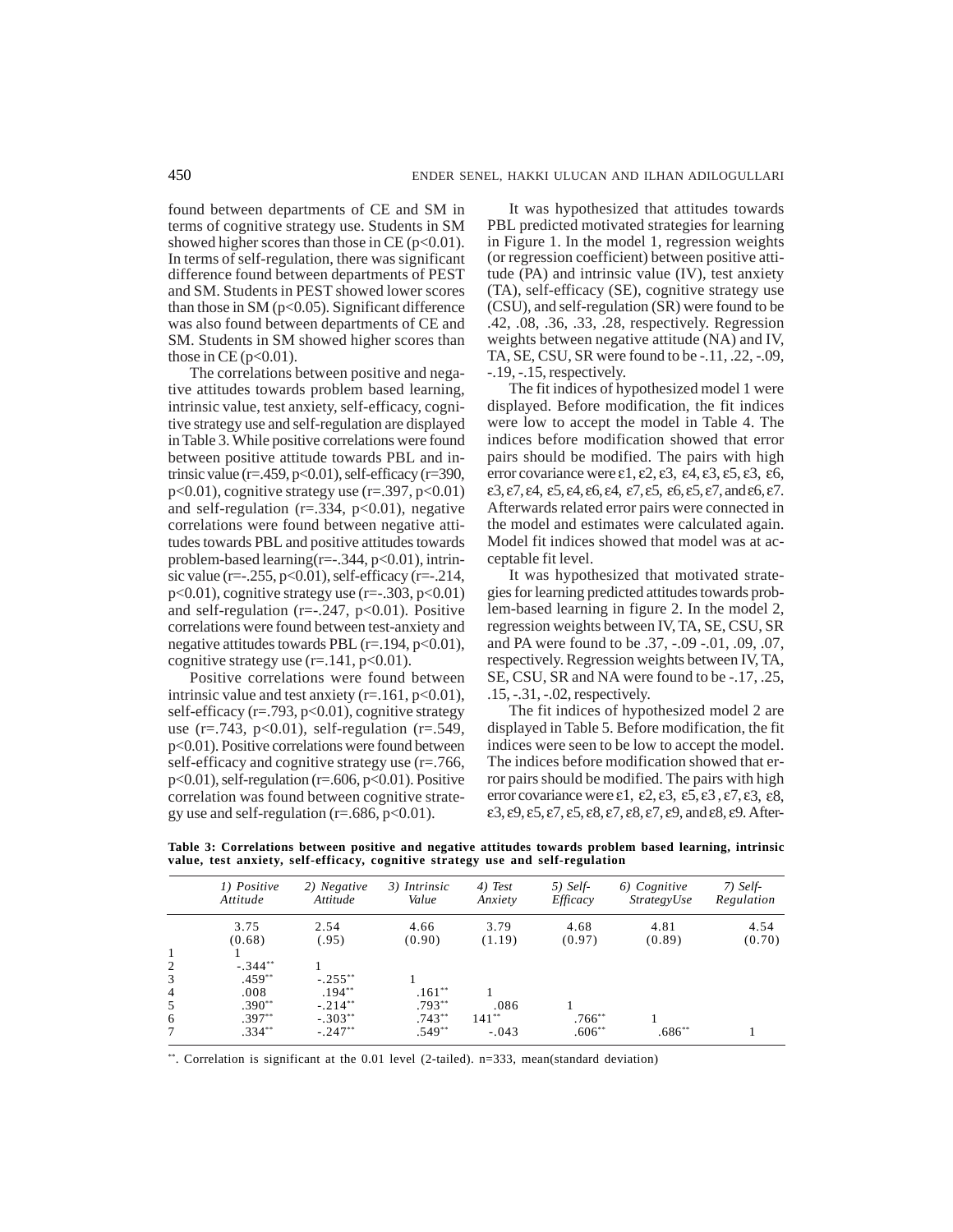

**Fig. 1. Attitudes towards problem-based learning as predictors of motivated strategies for learning (Hypothesized model 1)**



**Fig. 2. Motivated strategies for learning as predictors of attitudes towards problem-based learning (Hypothesized model 2)**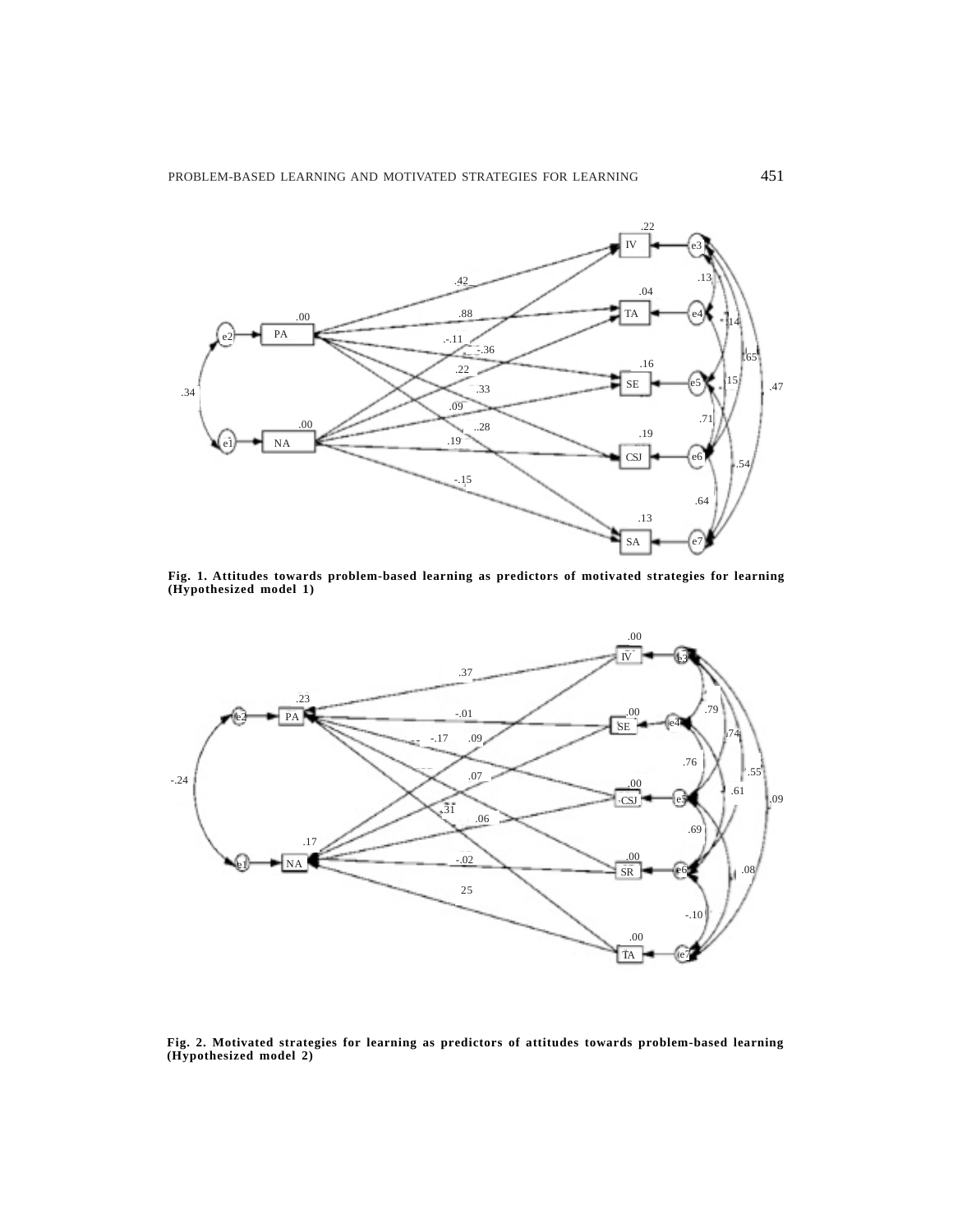| Model               |       | df | $\chi^2/df$ | AGFI    |      | GFI NFI TLI |         | <i>CFI</i> | RMSEA   |
|---------------------|-------|----|-------------|---------|------|-------------|---------|------------|---------|
| Before modification | 800.8 |    | 11 72.72    | $-.100$ | .568 | .254        | $-.433$ | .249       | .465    |
| After modification  | 7.2   |    | 3.6         | .914    | .994 | .993        | 948     | -995       | $.08\,$ |

**Table 4: Fit indices of hypothesized model 1**

**Table 5: Fit indices of hypothesized model 2**

| Model               |       | $\gamma^2/df$ | AGFI | GFI  | NFI  | TLI   | <i>CFI</i> | RMSEA |
|---------------------|-------|---------------|------|------|------|-------|------------|-------|
| Before modification | 930.1 | 84.55         | .179 | .537 | .133 | - 668 | .126       | .502  |
| After modification  | 2.5   | 2.5           | .941 | .998 | .998 | .971  | 999        | 0.06  |

wards related error pairs were connected in the model, and estimates were calculated again. Model fit indices showed that model was at acceptable fit level, because RMSEA was found to be .06.

#### **DISCUSSION**

The aim of this study was to examine the relationship between attitudes towards PBL and motivated strategies for learning of students studying in school of physical education and sport. Statistically significant differences were found between female and male students in terms of test anxiety, cognitive strategy use and selfregulation. Female students reported higher scores than males in terms of these variables in Table 1. It can be said that female students feel more anxious than males when they are having exams. It can also be referred that female students use cognitive strategies more effectively than males in learning activities. Also, it can be stated that female students in school of physical education and sport use self-regulatory strategies in their learning activities better than males. Yüksel (2013) found significant differences between female and male teacher candidates in terms of self-regulation skill levels. Significant differences were found between departments in terms of positive and negative attitudes towards problem based learning, intrinsic value, test anxiety, self-efficacy, cognitive strategy use and selfregulation in Table 2.

While positive correlations were found between positive attitude towards PBL and intrinsic value ( $r = 0.459$ ,  $p < 0.01$ ), self-efficacy ( $r = 390$ ,  $p<0.01$ , cognitive strategy use ( $r=397$ ,  $p<0.01$ ) and self-regulation ( $r = 0.334$ ,  $p < 0.01$ ), negative correlations were found between negative attitudes towards PBL and positive attitudes towards problem-based learning (r=-.344, p<0.01), intrinsic value (r= $-0.255$ , p<0.01), self-efficacy (r= $-0.214$ , p<0.01), cognitive strategy use (r=-.303, p<0.01) and self-regulation ( $r=-.247$ ,  $p<0.01$ ). Positive correlations were found between test-anxiety and negative attitudes towards PBL  $(r=.194, p<0.01)$ , cognitive strategy use  $(r=141, p<0.01)$ .

Positive correlations were found between intrinsic value and test anxiety  $(r=.161, p<0.01)$ , self-efficacy ( $r = .793$ ,  $p < 0.01$ ), cognitive strategy use  $(r=.743, p<0.01)$ , self-regulation  $(r=.549,$ p<0.01). Positive correlations were found between self-efficacy and cognitive strategy use (r=.766, p<0.01), self-regulation (r=.606, p<0.01). Positive correlation was found between cognitive strategy use and self-regulation ( $r = .686$ ,  $p < 0.01$ ). Pintrich (1999) found positive relationship between self-efficacy and self-regulation, task value and cognitive strategy, goal-orientation and self-regulation. Yüksel (2013) found positive correlation between success and self-regulation. Kahyaoglu (2013) found no significant difference between genders in terms of attitudes towards PBL. Alper (2008) found that female and male students had positive attitude towards PBL. Akinoglu and Ozkardes (2007) found that problem-based active learning model plays a role to increase academic achievement. Norman and Schmidt (1992) suggested that students' intrinsic interest in subject matter could be enhanced by PBL. In their study, So, Yeung et al. (2001) observed that students were active in searching for information from a variety of source to solve problems identified by the researchers. Nango and Tanaka (2010) suggested that a PBL program with multidisciplinary healthcare students significantly affected the clinical decision making by medical students. Tosun and Senocak (2013) have sug-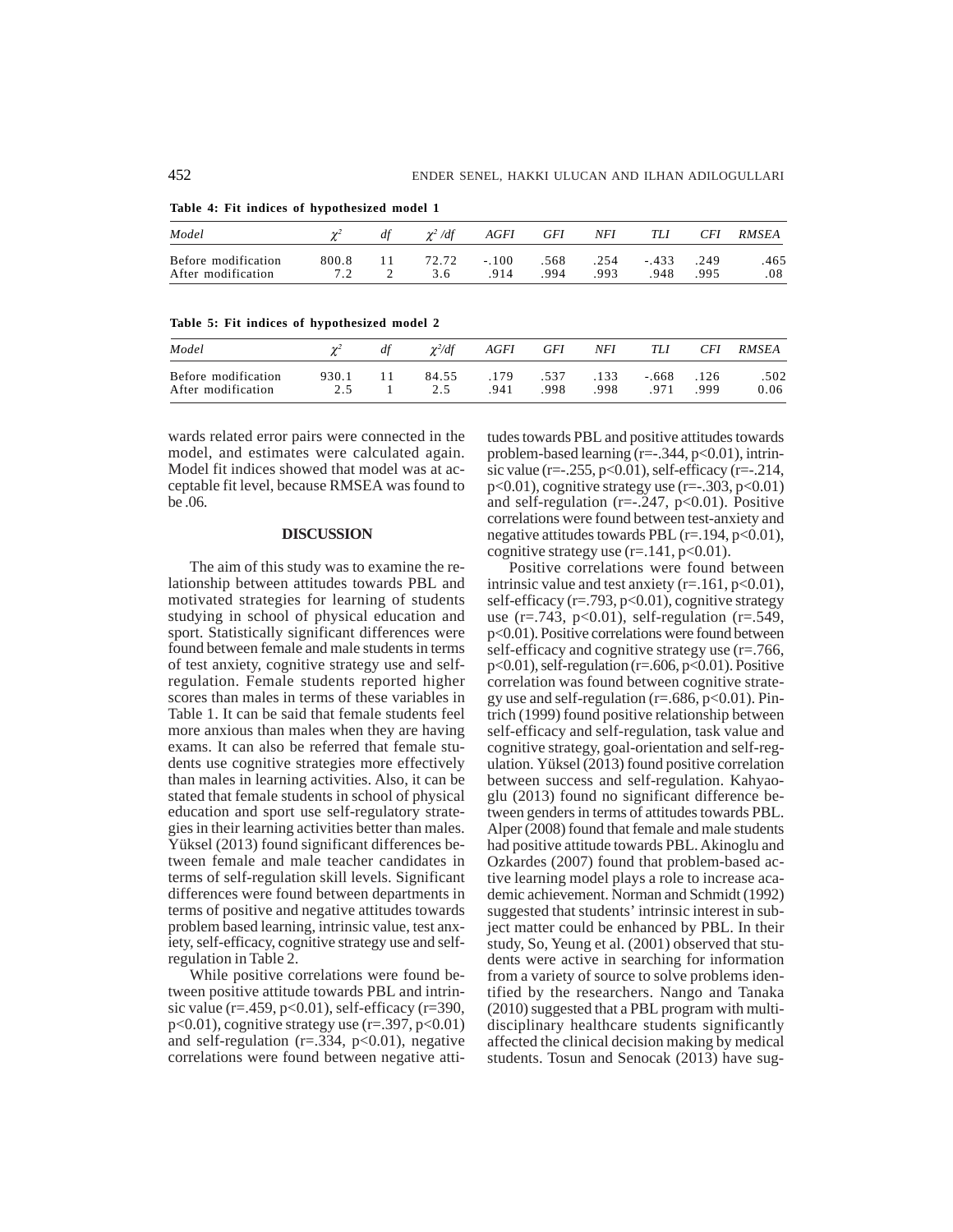## gested, *"The probability of having willingness about learning task is higher in students with a positive attitude."*

In Figure 1, it was hypothesized that attitudes towards PBL predicted motivated strategies for learning, and model fit indices showed that the model 1 was at acceptable level. In Figure 2, it was hypothesized that motivated strategies for learning predicted attitudes towards problem-based learning, and model fit indices showed that the model 2 was at acceptable level. Üredi and Üredi (2005) found that cognitive strategy use, self-regulation, self-efficacy and intrinsic value predicted math success. Mousoulides and Philippou (2005) found that self-efficacy was strong predictor of academic performance in mathematics.

In the literature, it has been found that selfregulated learners are more successful than others (Cabi 2009; Sagirli et al. 2010; Cabi and Gulbahar 2008; Beisthuizen 2008; Kurman 2004; Gravill and Compeau 2008; Zimmerman 2008).

Self-regulation does not automatically develop as people become older, nor is it passively acquired from the environment. The sub-processes of SRL are altered during development, and interventions differ in their effects on the acquisition of self-regulatory skills (Shunk 1989b). Teachers who consider their students' self-efficacy beliefs, goal setting, strategy use, and other forms of self-regulation in their instructional plans not only enhance students' academic knowledge, but also they increase their students' capability for self-directed learning throughout their life span (Zimmerman and Schunk 2002). Good teachers are encouraged to reinforce adaptive behaviors in students, but they are also encouraged to promote student cognitions that motivate student self-regulation (for example encourage students to believe they can achieve through their own efforts) (Pressley and Roehrig 2002). A SRL perspective shifts the focus of educational analyses from student learning abilities and environments at school or home as fixed entities to students' personally initiated strategies designed to improve learning outcomes and environments (Zimmerman 1989). Recognizing individual differences in characteristics of children may be beneficial for SRL or detrimental to it (Blair et al. 2010). SRL provides students opportunity to be independent of their teachers in extending and updating their knowledge base (Boakaerts 1996).

In physical education and sport classes, students take courses in different contexts. As suggested in Wolters and Pintrich (1998) and Pintrich (1999), motivational aspects of SRL are context specific. This finding shows the importance of context in teaching physical education. As a support to this idea, Zimmerman (1989) hypothesized the reciprocal interaction of person (self), environment, which we suggested that it can be important in physical education, and behavior. In this social cognitive view, these three factors effect each other. In this study, it has been found that learning strategies and PBL have predictive strength on each other. Utecht (2003) has concluded that PBL in student-centered classroom maximizes the students' involvement in learning process. In the study by Shumow (2001), it was stated that some evidence showed that PBL was effective to educate future teachers to apply the content from educational psychology to problematic situations.

### **CONCLUSION**

The aim of this study was to examine the relationship between attitudes towards problem based learning (PBL) and motivated strategies for learning of students studying in school of physical education and sport. The results in this study showed that both SRL and PBL are important strategies in learning. This study can contribute the literature in the field of physical education and sport. Consequently, it can be said that these two examined factors can be effective in teaching and learning in physical education and sport.

#### **RECOMMENDATIONS**

This study was conducted with 333 students in school of physical education and sport. Students from different fields can be included in future studies. Classroom-based studies can be conducted to confirm the importance of SRL and PBL for education in physical education and sport sciences.

### **REFERENCES**

- Alper A 2008. Attitudes towards problem based learning in new Turkish medicine curriculum. *World Applied Sciences Journal,* 4(6): 830-836.
- Akinoglu O, Ozkardes  $R$  2007. The effects of problembased active learning in science education on students'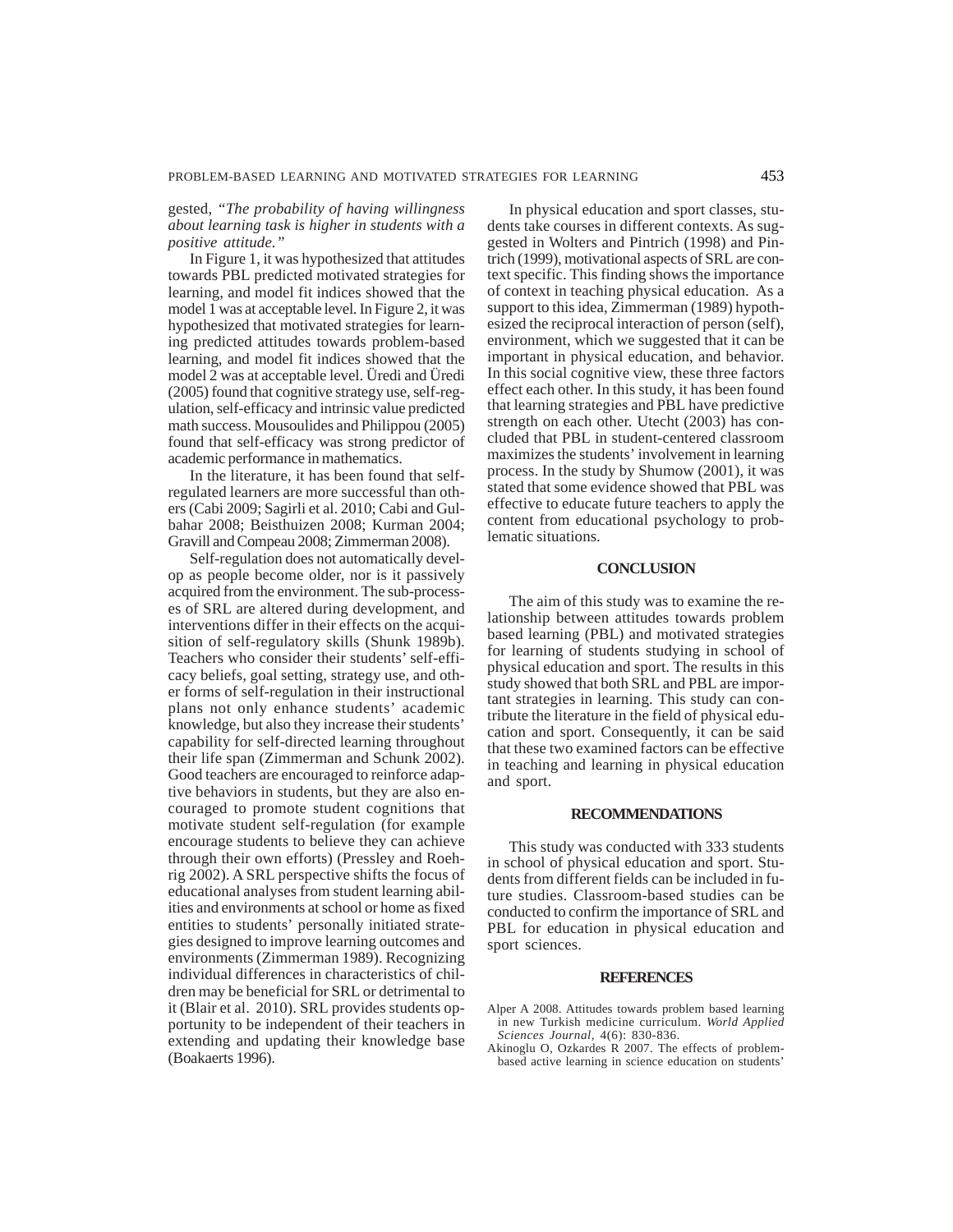academic achievement, attitude and concept learning. *Eurasia Journal of Mathematics, Science and Technology Education,* 3(1): 71-81.

- Bandura A 1986. *Social Foundations of Thought and Action: A Social Cognitive Theory.* Englewood Cliffs, NJ: Prentice Hall.
- Bandura A 1994. Self-efficacy. In: VS Ramachaudran (Ed.): *Encyclopedia of Human Behavior.* Volume 4. New York: Academic Press, pp. 71-81.
- Barret T 2005. Understanding problem-based learning. In: T Barrett, I Mac Labhrainn, H Fallon (Eds.): *Handbook of Enquiry and Problem Based Learning*. Galway: CELT, pp. 13-27.
- Barret T 2010. The problem-based learning process as finding and being in flow. *Innovations in Education and Teaching International,* 47(2): 165-174.
- Basic Law of National Education 1973. *Turkish National Education Objectives, Article 2.* Turkish National Education Ministry.
- Bauer IM, Baumeister RF 2011. Self-regulatory strength. In: KD Vohs, RF Baumeister (Eds.): *Handbook of Self-Regulation: Research, Theory, and Applications.* 2nd Edition. London: The Guilford Press, pp. 64-83
- Baumeister RF, Muraven M, Tice DM 2000. Ego depletion: A resource model of volition, self-regulation, and controlled processing. *Social Cognition,* 18(2): 130-150.
- Beishuizen J 2008. Does a community of learners foster self-regulated learning? *Technology, Pedagogy and Education,* 17(3): 183-193.
- Blair C, Calkins S, Kopp L 2010. Self-regulation as the interface of emotional and cognitive development: Implications for education and academic achievement. In: RH Hoyle (Ed.): *Handbook of Personality and Self-Regulation*. UK: Wiley-Blackwell, pp. 64-91.
- Boud D, Grahame F 1997. *The Challenge of Problembased Learning*. 2nd Edition. London: Kogan Page.
- Boekaerts M 1996. Self-regulated learning at the junction of cognition and motivation. *European Psychologist,* 1(2): 100-112.
- Butler DL, Winne PH 1995. Feedback and self-regulated learning: A theoretical synthesis. *Review of Educational Research,* 65(3): 245-281.
- Cabi E 2009. *Öz Duzenlemeye Dayali Karma Öðrenimin Ögrenci Baþarisi ve Motivasyonuna Etkisi*. Doctoral Dissertation, Unpublished. Educational Science Institute. Ankara: Gazi University.
- Cabi E, Gulbahar Y 2008. The Effect of Subject Field and Gender of Pre-service Teachers on Their Preferred Self-regulated Learning Strategies. *Paper presented at VIII International Educational Technology Conference,* Eskisehir Anadolu University. Eskisehir/ Turkey, 6-9 May.
- Cheng ECK 2011. The role of self-regulated learning in enhancing learning performance. *The International Journal of Research and Review,* 6(1): 1 – 15.
- Colliver JA 2000. Effectiveness of problem-based learning curricula: Research and theory. *Academic Medicine,* 75(3): 259-266.
- Corno L 1989. Self-regulated learning: A volitional analysis. In: In: BJ Zimmerman, DH Shunk (Eds.): *Self Regulated Learning and Academic Achievement: Theory, Research, and Practice*. New York: Springer-Verlag, pp. 111-143.
- Graaf E, Kolmos A 2003. Characteristics of problembased learning. *Int J Engng Ed,* 19(5): 657-662.
- Duch BJ, Groh SE, Allen DE 2001. Why problem-based learning? A case study of institutional change in undergraduate education. In: BJ Duch, SE Groh, DE Allen (Eds.): *The Power of Problem-based Learning: A Practical"how to" for Teaching Undergraduate Courses in Any Discipline*. Virginia: Stylus.
- Gravill J, Compeau D 2008. Self-regulated learning strategies and software training. *Information and Management*, 45(5): 288-296.
- Fogarty R 1997. *Problem-based Learning and Other Curriculum Models for the Multiple Intelligences Classroom*. United States of America: SkyLight Training and Publishing.
- Fong AMK, O'Toole JM, Keppell M 2007. The Attitudes of Teacher Educators to the Use of Problembased Learning: The Video Triggers Approach. In ICT: Providing Choices for Learners and Learning. Proceedings Ascilite Singapore 2007. From <http:// www.ascilite.org.au/conferences/singapore07/procs/ ma.pdf**>** (Retrieved on 21 December 2014).
- Forrest-Pressley DL, Gillies LA 1983. Children's flexible use of strategies during reading. In: M Pressley, JR Levin (Eds.): *Cognitive Strategy Research: Educational Applications*. New York: Springer-Verlag, pp. 133-156.
- Heatherton TF, Vohs KD 2000. Interpersonal evaluations following threats to self: Role of self-esteem. *Journal of Personality and Social Psychology*, 78(4): 725-736.
- Hillman W 2003. Learning how to learn: Problem based learning. *Australian Journal of Teacher Education,* 28(2): 1-10.
- Hoyle RH 2010. Personality and self-regulation. In: RH Hoyle (Ed.): *Handbook of Personality and Self-Regulation*. UK: Wiley-Blackwell, pp. 1-19.
- Hoyle RH, Sowards BA 1993. Self-monitoring and the regulation of social experience: A control-process model. *Journal of Social and Clinical Psychology*, 12(3): 280-306.
- Hmelo-Silver CE 2004. Problem-based learning: What and how do students learn? *Educational Psychology Review,* 16(3): 235-266.
- Kahyaoglu M 2013. The relationship between elementary teacher candidates' attitudes towards problem based learning and problem solving skills. *The Online Journal of New Horizons in Education,* 3(1): 62-67.
- Kuhl J, Fuhrmann A 1998. Decomposing self-regulation and self-control: The Volitional Components Inventory. In: J Heckhausen, CS Dweck (Eds.): *Motivation and Self-Regulation Across the Life Span*. Cambridge University Press, UK, pp. 15-50.
- Kurman J 2004. Gender, self-enhancement, and selfregulation of learning behaviors in junior high school. *Sex Roles,* 50(9-10): 725-735.
- Labuhn AS, Zimmerman BJ 2010. Enhancing students' self-regulation and mathematics performance: The influence of feedback and self-evaluative standards. *Metacognition Learning*, 5(2): 173-194.
- Liberman N, Sagristano MD, Trope Y 2002. The effect of temporal distance on level of mental construal. *Journal of Experimental Social Psychology*, 38: 523-534.
- McCombs BL 1989. Self-regulated learning and academic achievement: A phenomenological view. In: BJ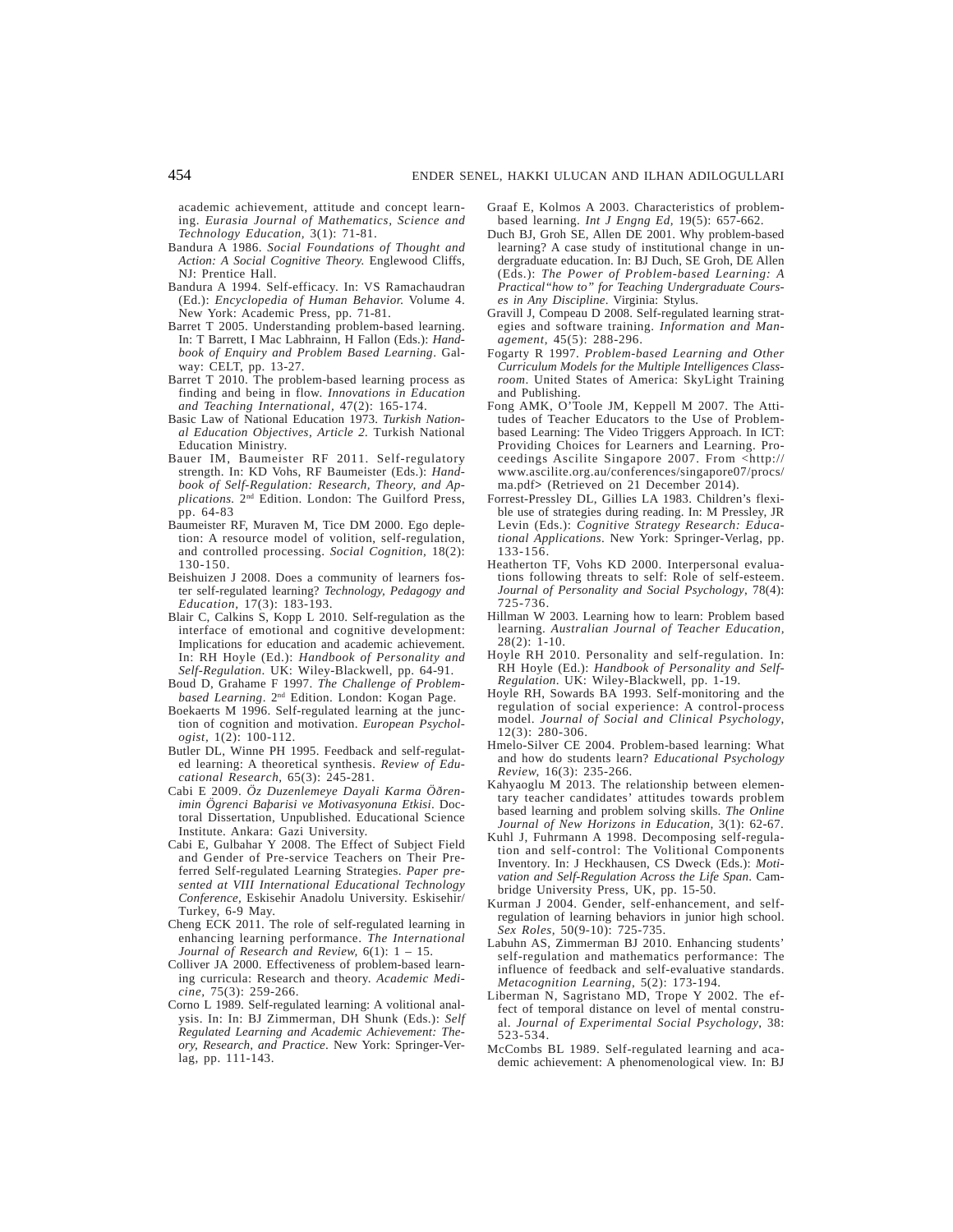Zimmerman, DH Shunk (Eds.): *Self Regulated Learning and Academic Achievement: Theory, Research, and Practice*. New York: Springer-Verlag, pp. 67- 125.

- Morales-Mann ET, Kaitell CA 2001. Problem-based learning in a new Canadian curriculum. *Journal of Advanced Nursing,* 33(1): 13-19.
- Mosston M, Ashworth S 2008. *Teaching Physical Education*. 1st Online Edition. Pearson Education.
- Mousoulides N, Philippou G 2005. Students' Motivational Beliefs, Self-regulatiin Strategies and Mathematics Achievement. In: HL Chick, JL Vincent (Eds.): Proceedings of the 29<sup>th</sup> Conference of the Interna*tional Group for the Psychology of Mathematics Education*, Melbourne, PME, pp. 321-328. 10-15 July.
- Nango E, Tanaka Y 2010. Problem-based learning in a multidisciplinary group enhances clinical decision making by medical students: A randomized controlled trail. *J Med Dent Sci*, 57(1): 109-118.
- Norman GR, Schmidt HG 1992. The psychological basis of problem-based learning: A review of the evidence. *Academic Medicine,* 67(9): 557-565.
- Paris SG, Byrnes JP 1989. The Constructivist Approach to self-regulation and learning in the classroom. In: BJ Zimmerman, DH Shunk (Eds.): *Self Regulated Learning and Academic Achievement: Theory, Research, and Practice*. New York: Springer-Verlag, pp. 169-200.
- Paris SG, Paris AH 2001. Classroom applications of research on self-regulated learning. *Educational Psychologist,* 36(2): 89-101.
- Peterson LP, Swing SR 1983. Problems in classroom implementation of cognitive strategy instruction. In: M Pressley, JR Levin (Eds.): *Cognitive Strategy Research: Educational Applications*. New York: Springer-Verlag, pp. 267-287.
- Pintrich PR 1999. The role of motivation in promoting and sustaining self-regulated learning. *International Journal of Educational Research*, 31(6): 459-470.
- Pintrich PR 2004. A conceptual framework for assessing motivation and self-regulated learning in college students. *Educational Psychology Review*, 16(4): 385- 407.
- Pintrich PR, De Groot EV 1990. Motivational and selfregulated learning components of classroom academic performance. *Journal of Educational Pyschology*, 82(1): 33-40.
- Pressley M, Reynolds WM, Stark KD, Gettinger D 1983. Cognitive strategy training and children's self-control. In: M Pressley, JR Levin (Eds.): *Cognitive Strategy Research: Psychosocial Foundations*. New York: Springer-Verlag, pp. 267-300.
- Pressley M, Roehrig AD 2002. Educational psychology in the modern era: 1960 to present. In: BJ Zimmerman, DH Schunk (Eds.): *Educational Psychology: A Century of Contributions*. New Jersey: Lawrence Erlbaum Associates, pp. 333-366.
- Ryan AM, Pintrich PR, Midgley C 2001. Avoiding seeking help in the classroom: Who and why? *Educational Psychology Review*, 13(2): 93-114.
- Sage SM 2001. Using problem-based learning to teach problem-based learning. In: BB Levin (Ed.): *Energizing Teacher Education and Professional Development with Problem-based Learning*. Virginia: USA: Association for Supervision and Curriculum Development, pp. 87-108.
- Sagirli Öztufan M, Çiltas A, Azapagasi E, Zehir K 2010. Yuksek ögretimin öz duzenlemeyi ögrenme becerilerine etkisi. *Kastamonu Egitim Dergisi*, 18(2): 587- 596.
- Savery JR 2006. Overview of problem-based learning: Definitions and distinctions. *Interdisciplinary Journal of Problem-based Learning,* 1(1): 9-20.
- Schraw G, Moshman D 1995. Metacognitive theories. *Educational Psychology Review,* 7(4): 351-371.
- Schmeichel BJ, Baumeister RF 2004. Self-regulatory strength. In: RF Baumeister, KD Vohs (Eds.): *Handbook of Self-regulation*. New York: Guilford Press, pp. 84-98.
- Schunk DH 1985. Self-efficacy and classroom learning. *Psychology in the Schools*, 22(2): 208–223.
- Schunk DH 1989a. Self-efficacy and achievement behaviors. *Educational Psychology Review*, 1(3): 173– 208.
- Schunk DH 1989b. Social cognitive theory and selfregulated learning. In: BJ Zimmerman, DH Shunk (Eds.): *Self Regulated Learning and Academic Achievement: Theory, Research, and Practice*. New York: Springer-Verlag, pp. 125-153.
- Schunk DH 1991. Self-efficacy and academic motivation. *Educational Psychologist*, 26(3-4): 207-231.
- Shumow L 2001. Problem-based learning in an undergraduate educational psychology course. In: BB Levin (Ed.): *Energizing Teacher Education and Professional Development with Problem-based Learning*. Virginia: USA: Association for Supervision and Curriculum Development, pp. 24-38.
- So KS, Yeung SKS, KH, Lo TKA, Volk K 2001. Introducing problem based learning to teacher education programmes. In: D Kember, Candlin, L Yan (Eds.): *Further Case Studies of Improving Teaching and Learning from the Action Learning Project.* Hong Kong: Action Learning Project, pp. 279-290.
- Stepien W, Gallagher W 1993. Problem-based learning: As authentic as it gets. *Educational Leadership,* 50(7): 25-28.
- Tosun C, Senocak E 2013. The effects of problembased learning on metacognitive awareness and attitudes towards chemistry of prospective teachers with different academic backgrounds. *Australian Journal of Teacher Education,* 38(3): 60-73.
- Utecht JR 2003. Problem-based Learning in the Student Centered Classroom. Research in Education Journals. From <http://www.jeffutecht.com/docs/PBL.pdf> (Retrieved on  $\hat{9}$  September 2014).
- Üredi I 2005. *Algilanan Anne Baba Tutumlarinin Ilkögretim Sekizinci Sinif Ögrencilerinin Öz-Düzenleyici Ögrenme Stratejileri ve Motivasyonel Inanclari Üzerindeki Etkisi.* Doctoral Dissertation, Unpublished. Istanbul: Yildiz Teknik University Social Science Institiute.
- Üredi I, Erden M 2009. Öz-Düzenleme stratejileri ve motivasyonel inançlarin yordayicisi olarak algilanan anne baba tutumlari. *Türk Egitim Bilimleri Dergisi,* 7(4): 781-811.
- Üredi I, Üredi L 2005. Ilkögretim 8. Sinif ögrencilerinin öz-düzenleme stratejileri ve motivasyonel inançlarinin matematik baaarisini yordama gücü. *Mersin University Journal of the Faculty of Education*, 1(2): 250-260.